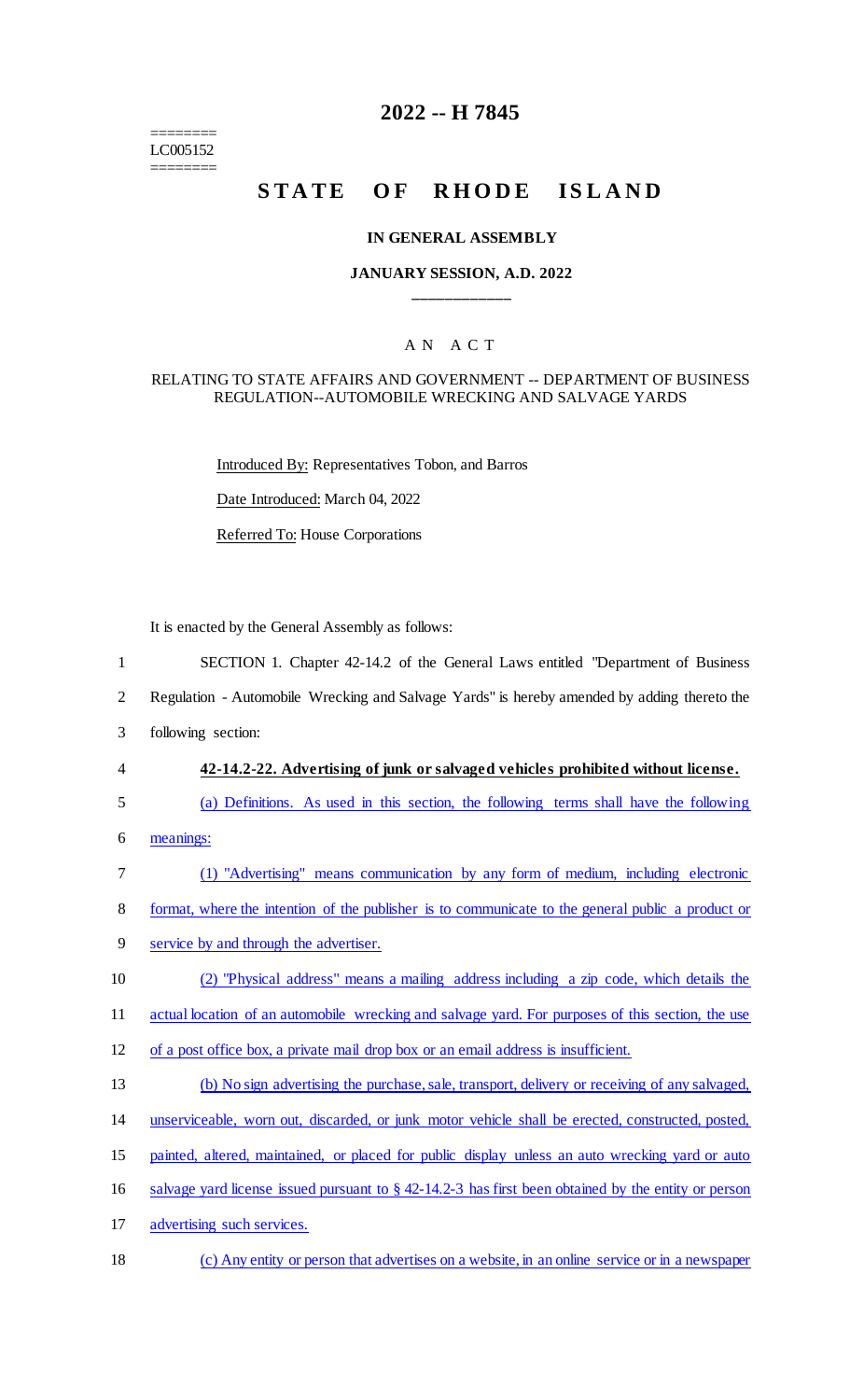| $\mathbf{1}$   | or other paper or electronic publication, the purchase, sale, delivery, removal, or receiving of any     |
|----------------|----------------------------------------------------------------------------------------------------------|
| $\overline{2}$ | salvaged, unserviceable, worn out, discarded, or junk motor vehicle in this state shall clearly and      |
| 3              | conspicuously include in such advertising, the legal name of the entity or person licensed pursuant      |
| 4              | to $\S$ 42-14.2-3, the physical address, telephone number and license number of the auto wrecking        |
| 5              | yard and auto salvage business.                                                                          |
| 6              | (d) Subsections (b) and (c) of this section shall not apply to:                                          |
| 7              | (1) Any individual seeking to sell his or her own vehicle in a private transaction;                      |
| 8              | (2) A nonprofit organization recognized under title 26, U.S.C. $\S$ 501(c) of the Internal               |
| 9              | <b>Revenue Code;</b>                                                                                     |
| 10             | (3) Any licensed automobile wrecking or salvage yard with a sign or other advertisement                  |
| 11             | which is physically attached to the outside of the physical address or location of the license holder's  |
| 12             | property; or                                                                                             |
| 13             | (4) Any other entity or individual advertising on a billboard that is regulated by other state           |
| 14             | or federal laws.                                                                                         |
| 15             | (e) Any entity or individual who advertises in violation of subsection (b) of this section               |
| 16             | shall be fined, for a first violation, a civil penalty of one thousand five hundred dollars (\$1,500),   |
| 17             | and for a second or subsequent violation a civil penalty of two thousand five hundred dollars            |
| 18             | $(\$2,500).$                                                                                             |
| 19             | (f) Any entity or individual who advertises in violation of subsection (c) of this section               |
| 20             | shall be fined, for a first violation, a civil penalty of five hundred dollars (\$500), and for a second |
| 21             | or subsequent violation a civil penalty of one thousand dollars (\$1,000).                               |
|                |                                                                                                          |

22 SECTION 2. This act shall take effect upon passage.

 $=$ LC005152 ========